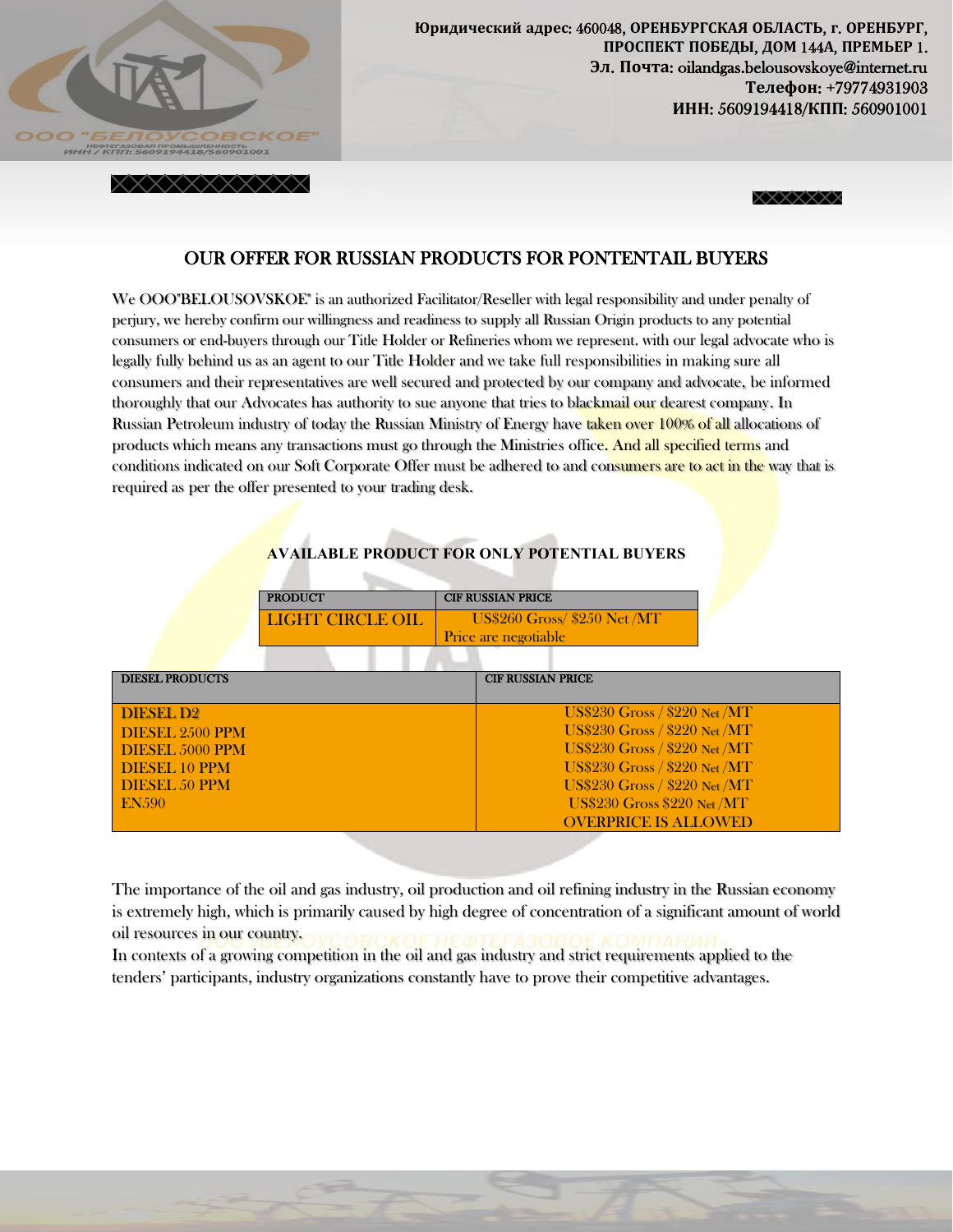

## PROCEDUTE SECTION

## VESSEL TAKE OVER TRADING PROCEDURES

1. Buyer issues Purchase Order (ICPO) with company profile and any form of Identification.

2. Seller issues A Memorandum of Understanding (MOU) and Commercial Invoice for the quantity of the product already on the vessel for buyer's review and approval.

3. Buyer signs the contract (MOU) and commercial invoice (CI) and returns to seller, signed CI and MOU, upon the CI and the MOU are been signed by buyer the seller and buyer will conducts a ZOOM VIDEO CALL Meeting to discuss the progress of the transaction and after being satisfied with the successful video call, seller issues the POP Documents as shown below to buyer:

- A. Dip Test Analysis Result
- B. Commitment to Supply
- C. Bill of Lading
- D. Certificate of Quantity and Quality
- E. Certificate of Origin
- F. Cooperate Guaranteed Addendum
- G. Export License
- H. Seller Certificate of Incorporation
- I. Statement of Product Availability
- J. Letter of Affirmation from Russian Ministry of Justice

4. Buyer contacts the shipping company to re-direct the route of the vessel Tanker to buyer's destination port and Buyer conducts due diligence on the product availability and makes payment for rerouting cost Via T.T Wire to the shipping company nominated bank account.